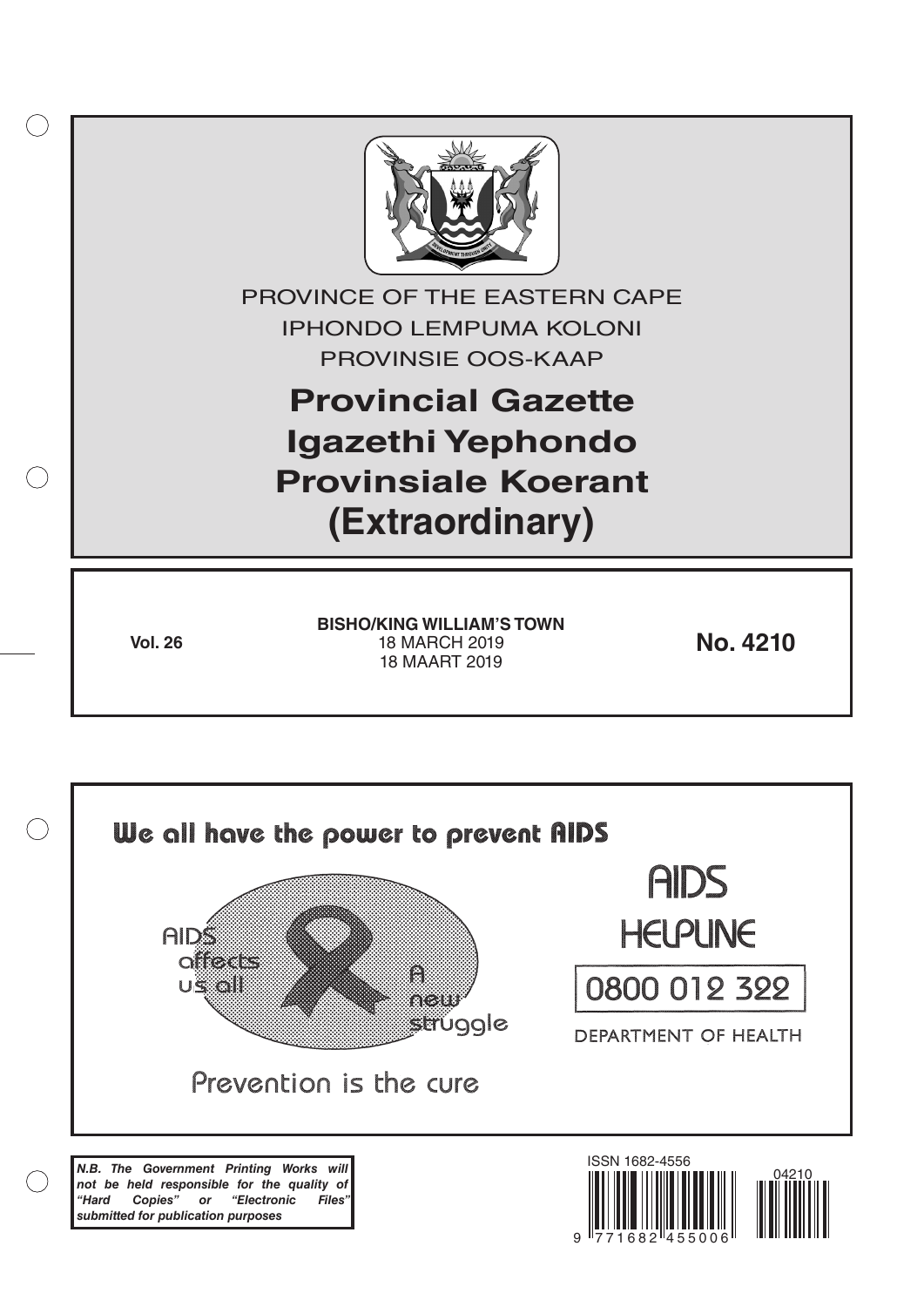# **IMPORTANT NOTICE:**

**The GovernmenT PrinTinG Works Will noT be held resPonsible for any errors ThaT miGhT occur due To The submission of incomPleTe / incorrecT / illeGible coPy.**

**no fuTure queries Will be handled in connecTion WiTh The above.**

### **CONTENTS**

|    |                                                                                                    | Gazette<br>No. | Paae<br>No. |
|----|----------------------------------------------------------------------------------------------------|----------------|-------------|
|    | <b>PROVINCIAL NOTICES • PROVINSIALE KENNISGEWINGS</b>                                              |                |             |
| 93 | Gambling Act (5/1997) (Eastern Cape) (as amended): Notice of lodgement of various applications for | 4210           |             |
| 94 | Gambling Act (5/1997) (Eastern Cape) (as amended): Notice of Lodgement of Various Applications for | 4210           |             |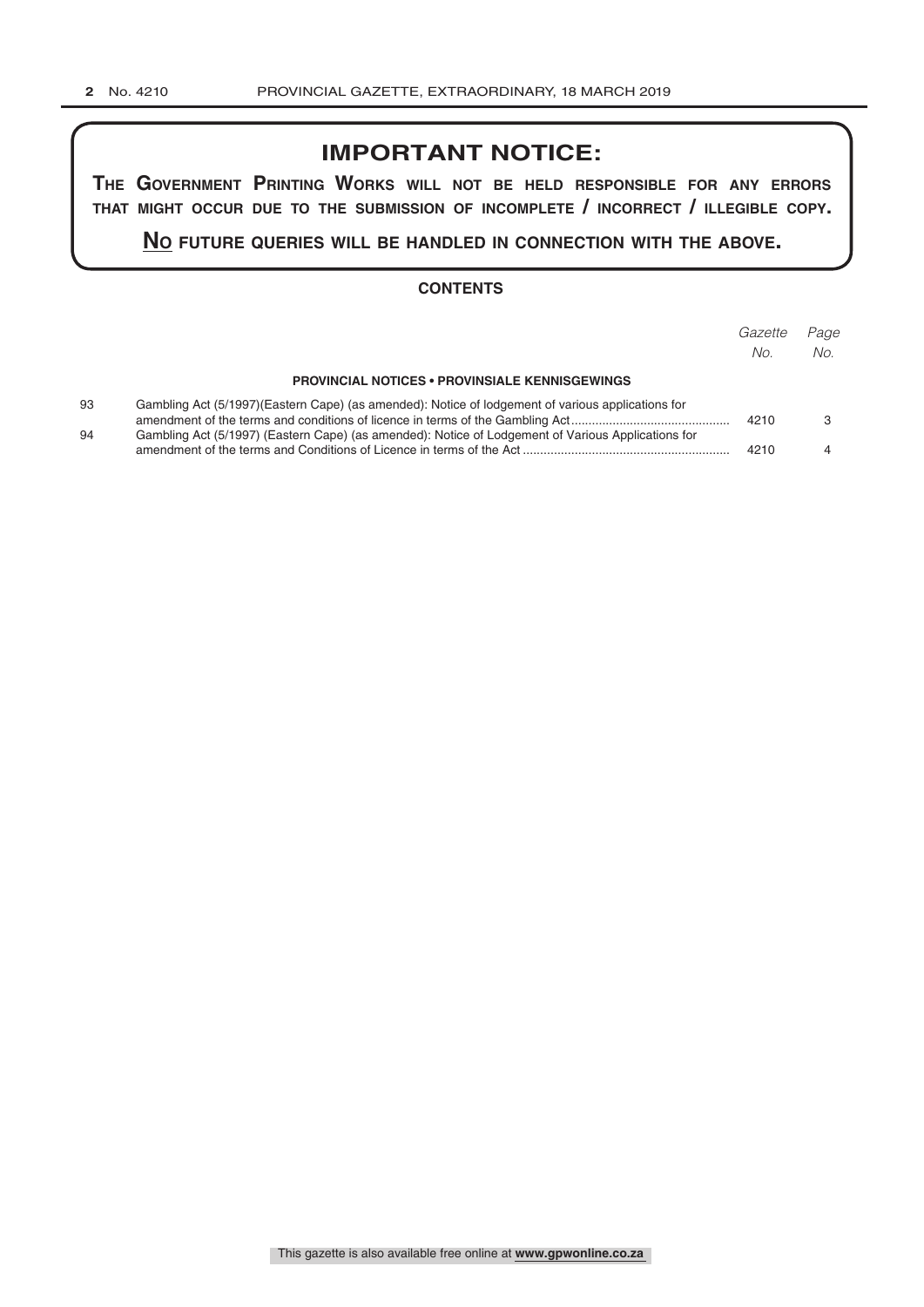# Provincial Notices • Provinsiale Kennisgewings

### **PROVINCIAL NOTICE 93 OF 2019**

### **NOTICE OF LODGEMENT OF VARIOUS APPLICATIONS FOR AMENDMENT OF THE TERMS AND CONDITIONS OF LICENCE IN TERMS OF THE GAMBLING ACT, 1997 (ACT NO. 5 OF 1997) (EASTERN CAPE) (AS AMENDED)**

**NOTICE IS HEREBy GIVEN** that applications for amendment of the terms and conditions of licence in terms of section 35 of the Gambling Act, 1997 (Act No. 5 of 1997) (Eastern Cape) (as amended), particulars of which are set out in the Schedules hereunder, have been lodged with the Eastern Cape Gambling Board.

The applications may be inspected by any person at the offices of the Eastern Cape Gambling Board, ECGB Building, Quenera Park, Quenera Drive, Beacon Bay, East London and at the respective licensees listed below in Schedule A, as determined by the Board.

Any objections, petitions or representations shall be lodged with the Chief Executive Officer of the Board within one (1) month of the date of this notice, which commenced on **18 March 2019 until 17 April 2019**.

All objections and comments shall specify: the application to which the objection or comment relates; the grounds on which the objection is founded; in the case of comment; full particulars or facts in substantiation thereof: the name, address, telephone and fax number of the objector or person making the comment and a statement whether the objector or person making the comment wishes to make oral representations when the application is heard.

A person lodging representations may show cause why the Board may determine that his or her identity should not be divulged.

The under-mentioned figures used in brackets in Schedules have the following meanings:

- The name and address of the applicant;
- (2) If the applicant is a company or other corporate body, the names of all persons who have a financial or other interest of 5% or more in the applicant;<br>(3) In the case of a compa
- (3) In the case of a company the initials and surnames of all directors of the company;<br>(4) The type of application applied for: and
- The type of application applied for; and
- (5) The address of the premises from which the applicant intends to operate from.

### **SCHEDULE A – AMENDMENT OF LICENCE CONDITIONS**

**A1**

- (1) Galaxy Bingo East London (Pty) Ltd Galaxy (2012/136888/07) t/a Bingo Gaming and Entertainment, Shops No. 18, 19, 20, 22 & 23 at Kings Mall, corner of Gulls Way and Main Road, Gonubie, East London;<br>(2) Galaxy Gaming Eastern Cape (Pty) Ltd (2012/136886/07), Galaxy Bingo
- (2) Galaxy Gaming Eastern Cape (Pty) Ltd (2012/136886/07), Galaxy Bingo International South Africa (Pty) Ltd (1997/019569/07), Galaxy Gaming and Entertainment (Pty) Ltd (2007/026773/07, Tsogo Sun Alternative Gaming Investm
- (3) CS Mngadi, C Kerridge and S van Vuuren;
- (4) Amendment of the terms and conditions of licence as proposed/ detailed below:

#### *Current conditions of licence the Applicant seeks to amend:*

## *Clause No. 19.2*

Which reads: *"19.2 The Licensee shall ensure that the Bingo Hall employs, following the completion of the Bingo Development Project and thereafter throughout the remainder of the Licence Period, at least 60 (sixty) permanent Bingo Hall employees. The licensee* 

## *shall increase by more than 17% to 70 persons after 5 years of operation".*

*Proposed amendments: Clause No. 19.2*

## Which reads:

*"19.2 The Licensee shall ensure that the Bingo Hall employs, following the completion of the Bingo Development Project and thereafter throughout the remainder of the Licence Period, at least 50 (fifty) permanent Bingo Hall employees".*

## **A2**

- Infinite on 265 (Pty) Ltd (2014/078323/07) t/a The View, No. 60 Cannon Street, Uitenhage, Eastern Cape;
- (2) Maurice Paul Antonio Da Costa and Kiran Moodley;
- (3) MPA Da Costa and K Moodley;
- (4) Amendment of Licence Conditions as proposed/ detailed below:

### *Current conditions of licence the Applicant seeks to amend:*

## *Clause No. 15.1*

Which reads:

*"15.1 The Licensee shall ensure that it employs a minimum of 25 (twenty-five) permanent employees as stated in the original application throughout the licence period".*

#### *Proposed amendments:*

### *Clause No. 15.1*

Which reads:

"15.1 The Licensee shall ensure that it employs a minimum of 6 (six) permanent employees throughout the licence period".

### **RM ZwANE, CHIEF ExECUTIVE OFFICER**

**EASTERN CAPE GAMBLING BOARD, ECGB BUILDING, QUENERA PARk, QUENERA DRIVE, BEACON BAy, EAST LONDON, 5241**

FRAUD PREVENTION HOTLINE:

**0800 333 813 A GAMBLING PROBLEM HURTS** Call the Toll Free Counselling Line: **0800 006 008 or SMS 076 675 0710**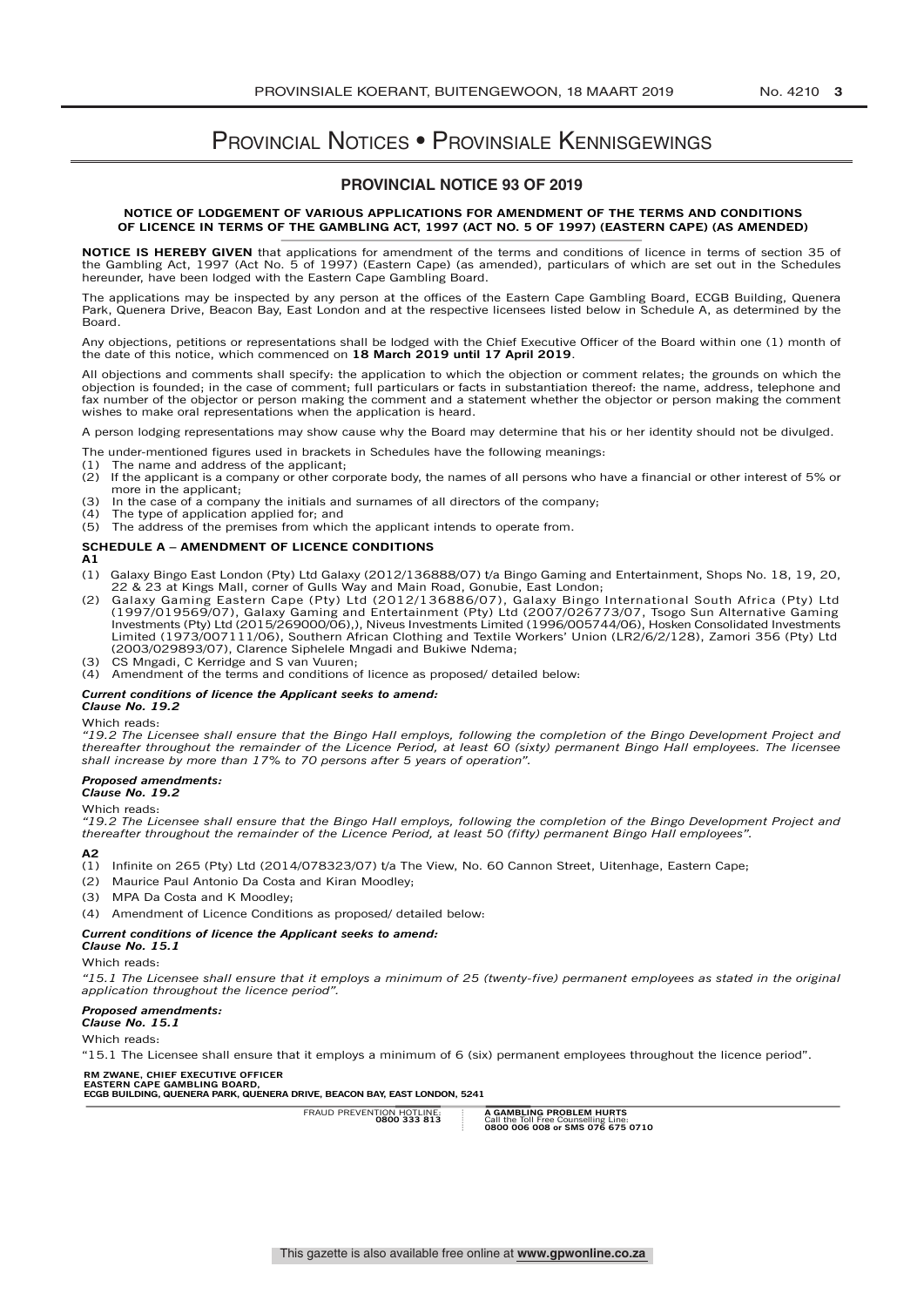**PROVINCIAL NOTICE 94 OF 2019** 

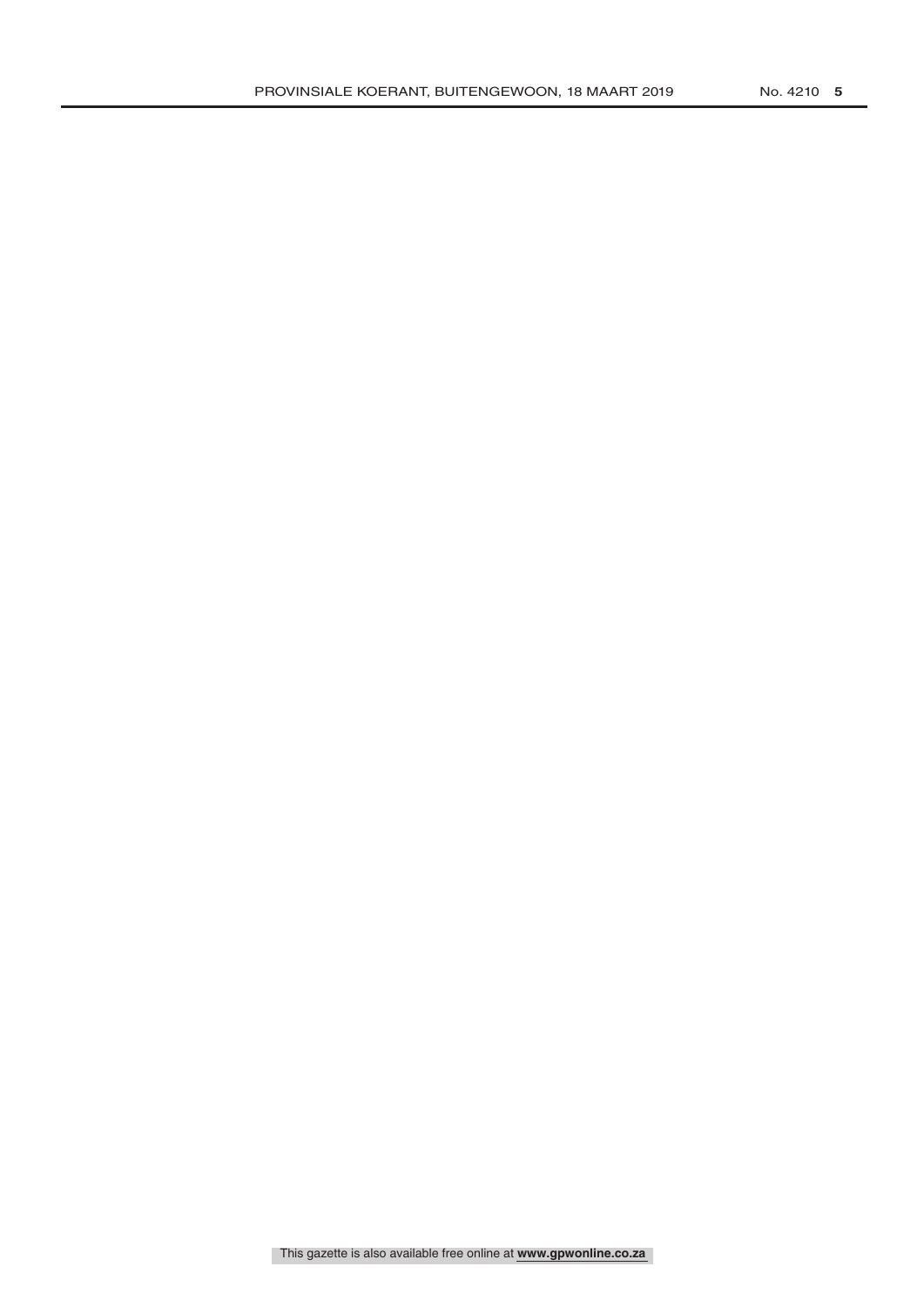This gazette is also available free online at **www.gpwonline.co.za**